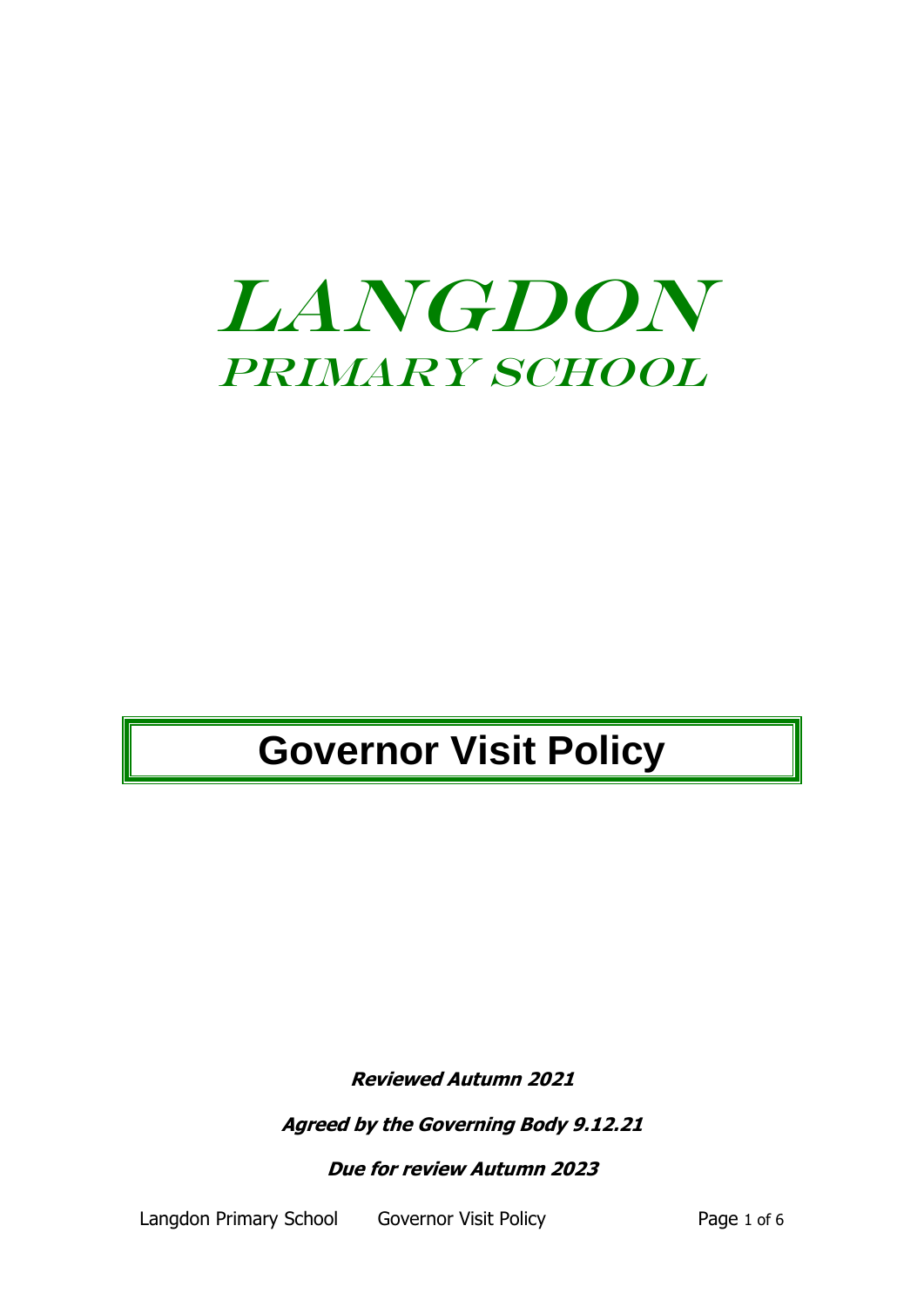### **GOVERNOR VISIT POLICY**

The governing board provides strategic leadership and accountability in schools. It has three key functions:

- **Overseeing the financial performance of the school and making sure its money is well spent**
- **Holding the head teacher to account for the educational performance of the school and its pupils and the effective and efficient performance management of staff**
- **Ensuring clarity of vision, ethos and strategic direction**

Governors draw on a range of evidence in order to carry out these functions and one source of information is their own visits to their school.

The role of the governor is largely strategic, not operational, and includes ensuring vision is being turned into reality, ethos is being embedded and progress is being made against the strategic plan.

Although visiting the school is not a statutory obligation for members of the Governing Body, it can be the best way to learn how the school functions. It is also a way to keep under review how the school operates in order to increase the governing body's first hand knowledge which will in turn inform strategic decision making.

This protocol applies to school visits made for the purpose of governance and not to visits to the school site that individual may make in other capacities e.g. as parents or members of staff.

The governing body should plan visits to cover a wide range of school work and each visit should relate to the priorities determined by the School Improvement Plan. Governors should arrange their visits with the Headteacher.

There are many potential benefits from governing body visits to school. For example, to governors:

- Recognition and celebration of successes
- Developing relationships with the staff
- Getting to know the children
- Recognition of different teaching styles
- Understanding the environment in which teachers teach
- Monitoring policies in action
- Understanding how well the school is doing in relation to previous performance, other schools and national expectations
- Informing decision making
- Finding out what resources are needed
- Determining how well purchased resources are used and whether they offer value for money

to teachers: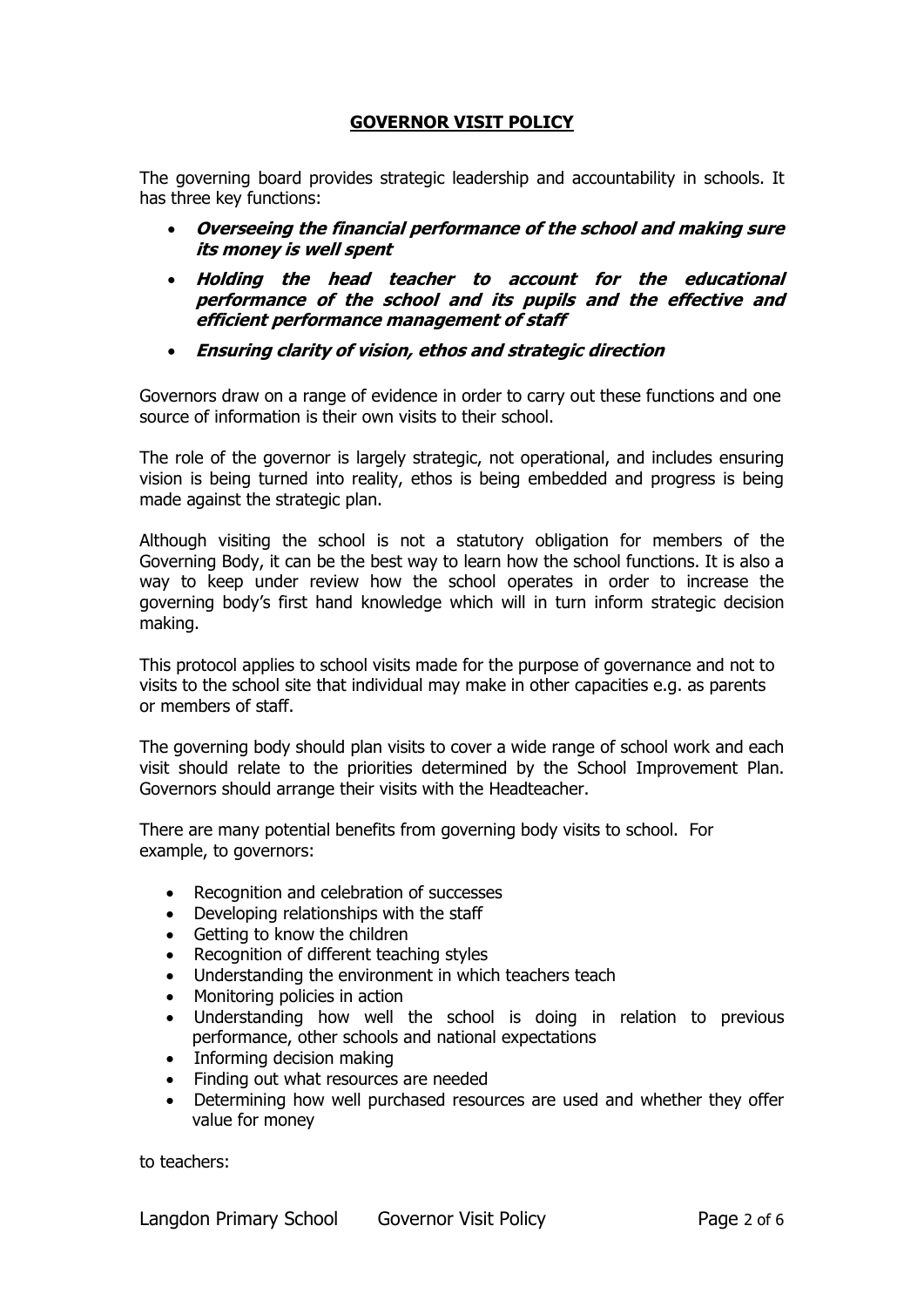- Ensuring governors understand the reality of the classroom
- Getting to know governors
- Understanding better the governors' roles and responsibilities
- Having an opportunity to reflect on practice through discussion
- Highlighting the need for particular resources

All governor visits to school will have a clear pre-arranged focus, linked to strategic priorities, which have been agreed by the full Governing Board. They must be arranged with adequate notice through the Head Teacher and agreed with the relevant members of staff that they will liaise with. All visits must be of value to the governing board and this value must be demonstrable to outside agencies e.g. Ofsted or the LA.

It is not the role of those governing to form judgements about the performance of school staff during visits and individuals will make every effort to avoid this impression. Governors should also ensure that they do not use their visit to pursue personal agendas, for example, checking on the progress of their own children. All visits that have been arranged with the Head Teacher should be confirmed via email to the Clerk to the governing Board as soon as possible for the purposes of ensuring that records of visits are collated and stored.

#### **Protocols or ground rules for visits**

Members of the Governing Body must arrange visits in advance with the Head Teacher. Visits to classrooms can be carried out by Governors on their own but at times they might undertake joint visits with class teachers or the Head Teacher.

Governors visiting the school will comply with the school's codes of conduct for staff and visitors and with the standards of presentation expected of staff. They will be mindful that they are representing the whole Governing Board through their words and actions.

Governors should take the opportunity during the visit or soon afterwards to discuss the visit with the Head Teacher. Any concerns that have arisen during the visit, including issues for improvement or child protection, safety and well being must be communicated immediately with the Head Teacher. Feedback must be robust and honest in order that the Head Teacher is able to make informed decisions about school improvement and pupil and staff safety.

#### **Confidentiality**

Confidentiality should be adhered to regarding visits. Comments should be limited to the Head Teacher or teacher with whom the visit was arranged but not with other staff or with parents. Individual children or staff members (other than the member of staff involved with the visit) should not be personally identified in school visit reports.

#### **Annual programme of visits**

Governors are welcome to visit the school informally for a number of reasons, such as:

- Lending a helping hand with a school event
- Getting information from the office relating to a committee meeting
- Helping in a class
- Speaking to a teacher in relation to their own child
- Attending a school function or educational visit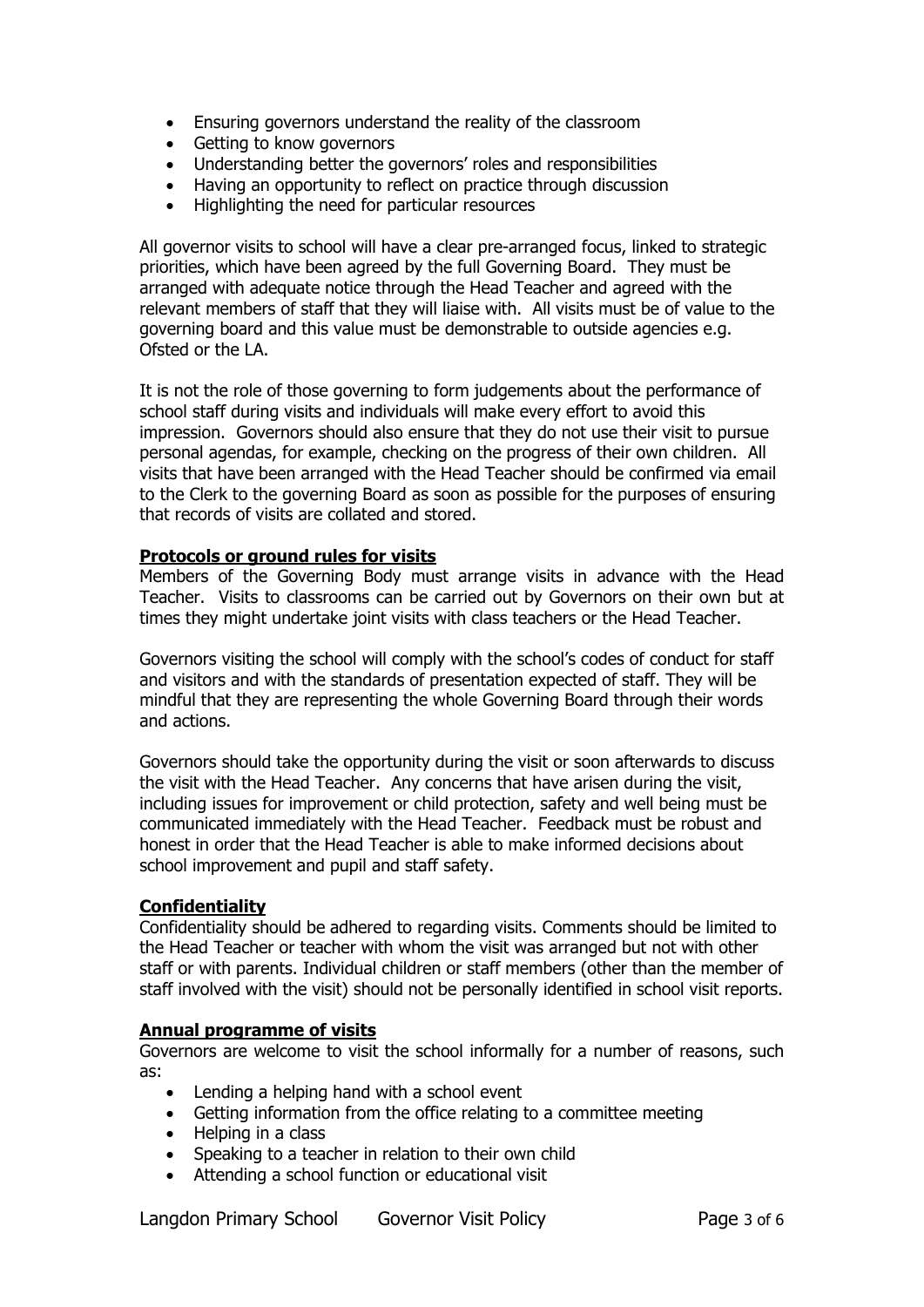• Visiting in relation to their position, such as, the local priest or councillor

More formally, there is an expectation that they will undertake observations and discuss aspects of school life with teachers, parents and students at least three times per year.

In addition, the Chair and Vice Chair of the Governing Body will visit the Head Teacher during the year in order to discuss aspects of school improvement, management and well being.

#### **Visit Focus**

Formal visits to school will focus on aspects of the School Improvement Plan which influence pupil progress. Although not an exhaustive list visits may focus on:

- Individual subjects, year groups or key stages
- Use of the building and site
- Condition and maintenance of the premises
- Additional educational needs
- Literacy and numeracy
- Religious Education
- Lunchtimes and breaktimes
- Use and condition of resources
- Health and safety of the school site
- Deployment of staff
- Impact on the school of any significant changes
- Vulnerable groups

#### **After the visit**

Thank the staff for their time and for letting you visit. Feed back to the Head Teacher rather than to individual staff, ensuring that you maintain a strategic overview and do not address operational issues. Any areas of concern should be shared with the Head Teacher as soon as possible.

As soon as possible following a visit to school, and within one working week, Governors are required to complete a record of visit feedback sheet (Appendix 1). A draft of this will be shared with the Head Teacher and any other members of staff involved in the visit prior to distribution and, when agreed, a final version will be included in the papers for discussion in the next Governing Board meeting.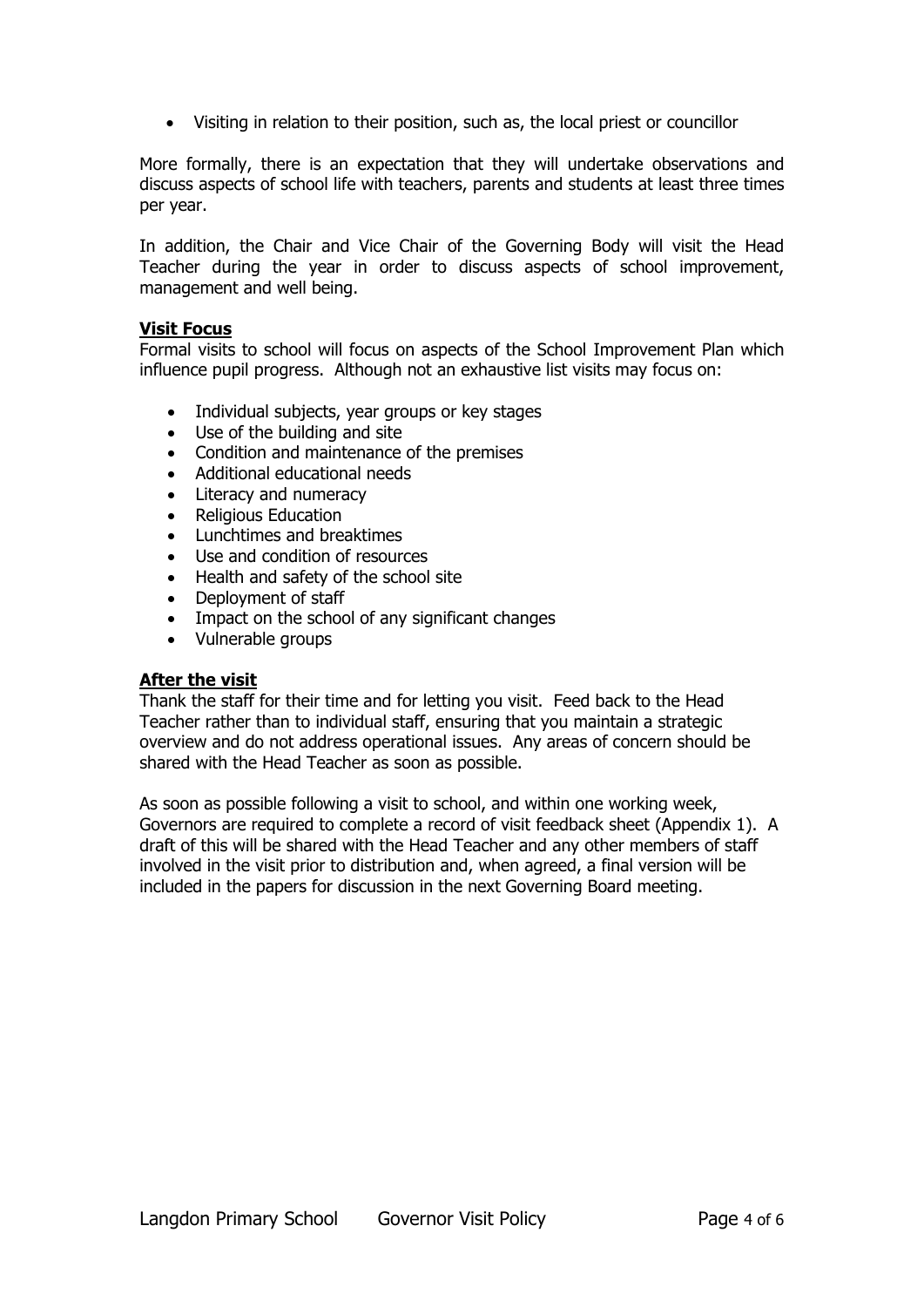# **Appendix 1**



## **Governor's Monitoring Visit Record Sheet**

| <b>Governors:</b>                                                                                                                                                                                                                          |             |  |
|--------------------------------------------------------------------------------------------------------------------------------------------------------------------------------------------------------------------------------------------|-------------|--|
| Met with:<br>Governors should refer to staff by their role or job title and<br>not by name)                                                                                                                                                | Date:       |  |
| Focus of visit, links to School Development Plan:<br>(How does the visit relate to a priority in the School Development Plan?)                                                                                                             |             |  |
| Areas and summary of planned activities including areas of school visited.<br>(Previously agreed with the Headteacher.)                                                                                                                    |             |  |
| Observations, comments, questions asked and answers reported to the governor<br>(e.g. what you saw; questions asked with answers and what you learned relating to the focus of the visit;<br>how long the visit lasted)                    |             |  |
| Aspects I would like clarified and key questions I would like to raise<br>Actions for the governing board to consider<br>(e.g. the way resources are allocated; the way the school communicates; progress in implementing a key<br>policy) |             |  |
| Meeting to be considered at:                                                                                                                                                                                                               |             |  |
| Action following governing board meeting and discussion with Headteacher:                                                                                                                                                                  |             |  |
| Impact of governor monitoring                                                                                                                                                                                                              |             |  |
| <b>Signed (Governor):</b>                                                                                                                                                                                                                  |             |  |
|                                                                                                                                                                                                                                            |             |  |
| Langdon Primary School<br><b>Governor Visit Policy</b>                                                                                                                                                                                     | Page 5 of 6 |  |